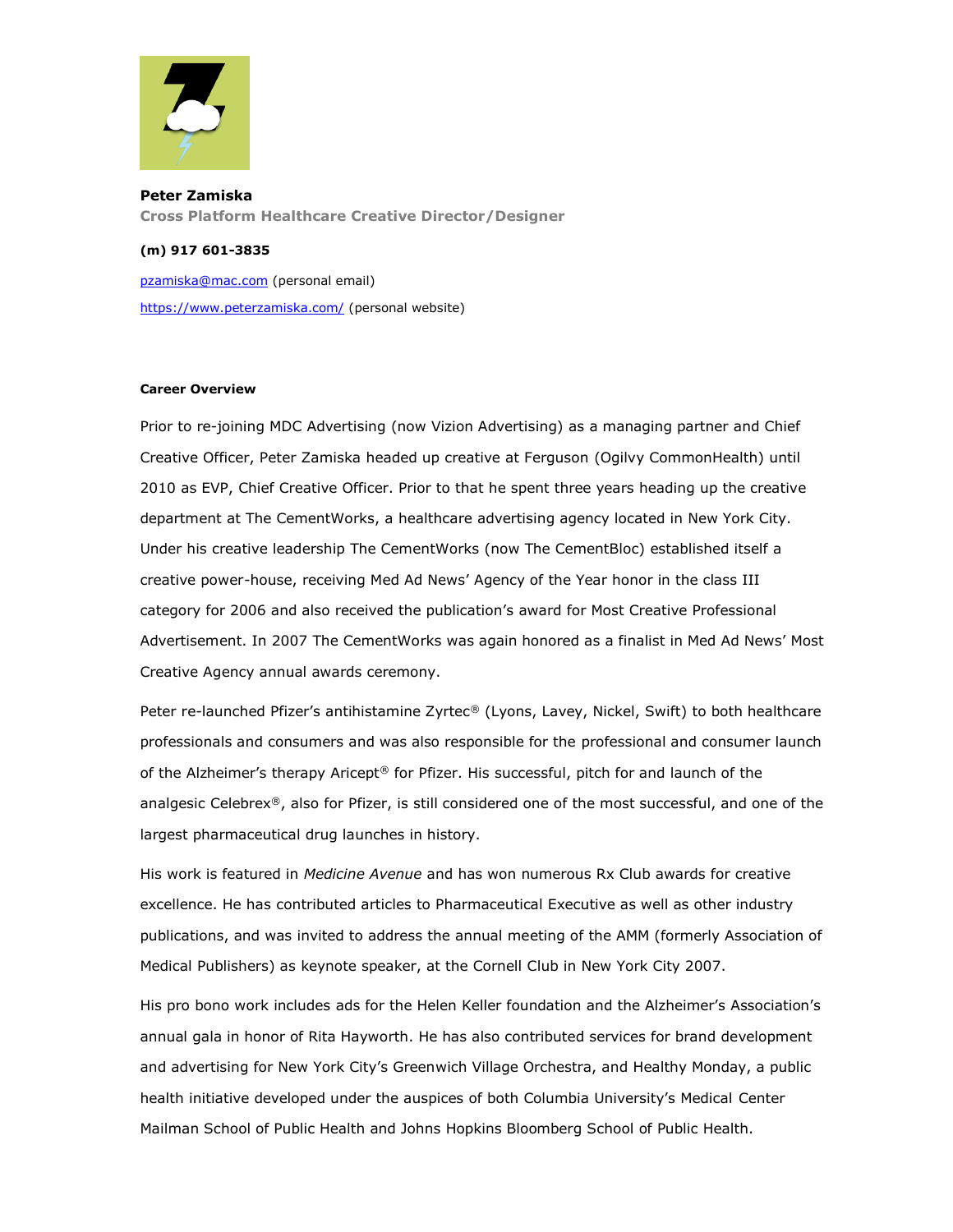#### **Experience**

# **2010 – Present: Vizion Advertising [vizionads.com](http://vizionadvertising.com/) (formerly MDC Advertising) Partner, Chief Creative Officer – New York**

**Client Experience:** Exeltis USA, IMS Health, Mission Pharmacal, Teva Pharmaceuticals, Princeton Biopharma, MonoSol Rx, FemmePharma

As a Vizion Advertising Partner, Peter has worked with a variety of clients in the healthcare and consumer sectors, building their brands to compete in their market to both professional and consumer segments, achieving conversion and maintaining customer retention, including:

- Brand positioning, brand identity and creative strategy development
- Messaging strategy development
- Campaign concept development, presentation, production and implementation
- Sales force and meeting materials development
- Website and programmatic banner ad campaign development
- Patient information, savings and compliance program development

# **2008 – 2010: Ferguson (Ogilvy CommonHealth) Executive Vice President, Chief Creative Officer – Parsippany, New Jersey**

**Clients:** Abbott, Astra Zeneca, BMS, Forest, Genentech, Johnson & Johnson, Novartis.

— Managed creative staff of 40+ including: art, copy, editorial and studio services. Lead development of creative strategy and execution for all major new business and AOR brand assignments. Was responsible for the successful launch of Savella's new fibromyalgia indication for Forest Laboratories. Oversaw the merger of Noesis with Ferguson and was tapped to head up creative of the combined entity. Was responsible for accelerating the integration of traditional media with innovative digital tactics on all agency business.

#### **2004 – 2007**: **The CementWorks Executive Vice President, Chief Creative Officer – New York**

**Clients:** Pfizer, Johnson & Johnson, Vicuron, Boehringer Ingelheim, Novartis, Medicis, PDR, Eastern Dental. — Managed creative staff of 20+ including: art, copy, and editorial. Lead development of creative strategy and execution for all major new business and AOR brand assignments. Was pivotal in winning the agency's first major Pharma AOR business from Tibotech–Johnson & Johnson, a novel protease inhibitor, Prezista (darunavir). Developed an award winning global campaign for Spiriva, Pfizer's COPD inhaler therapy. Lead the agency to win MM&Ms agency of the year in 2006, and Most Creative Agency award in 2007.

#### **2000 – 2004**: **MDC Advertising – New York, Managing Partner, President e.MDC**

**Clients:** McNeil Nutritionals, Mission Pharmacal, Allendale Pharmaceuticals, Quintiles.

— Lead new business development in the digital marketing space, securing Quintiles IQ learning division, developing the IQ brand, concepts, interactive Web presence and a major investor meeting. Developed successful integrated campaigns for Citracal calcium supplement for both consumers, through a national broadcast TV campaign, and the celebrity endorsement of Chris Everet as well as to professionals, through journal advertising, detail materials and direct mail.

**1996 – 1999**, Lyons, Lavey, Nickel, Swift – New York, Executive Vice President, Associate Creative Director; Clients: Pfizer, Bayer

**1993 – 1996,** FCB HealthCare – New York, Vice President, Creative Director Art; Clients: Merck, Glaxo Wellcome, Roche

**1980 – 1993,** Lavey, Wolff, Swift – New York, Senior Vice President, Associate Creative Director Art; Clients: Ayerst, Alcon, Becton Dickinson, Brinkmann, Burroughs Wellcome, Corning, ICI Pharma, Miles, Smithkline Beecham, Ross, Organon, Winthrop, Upjon